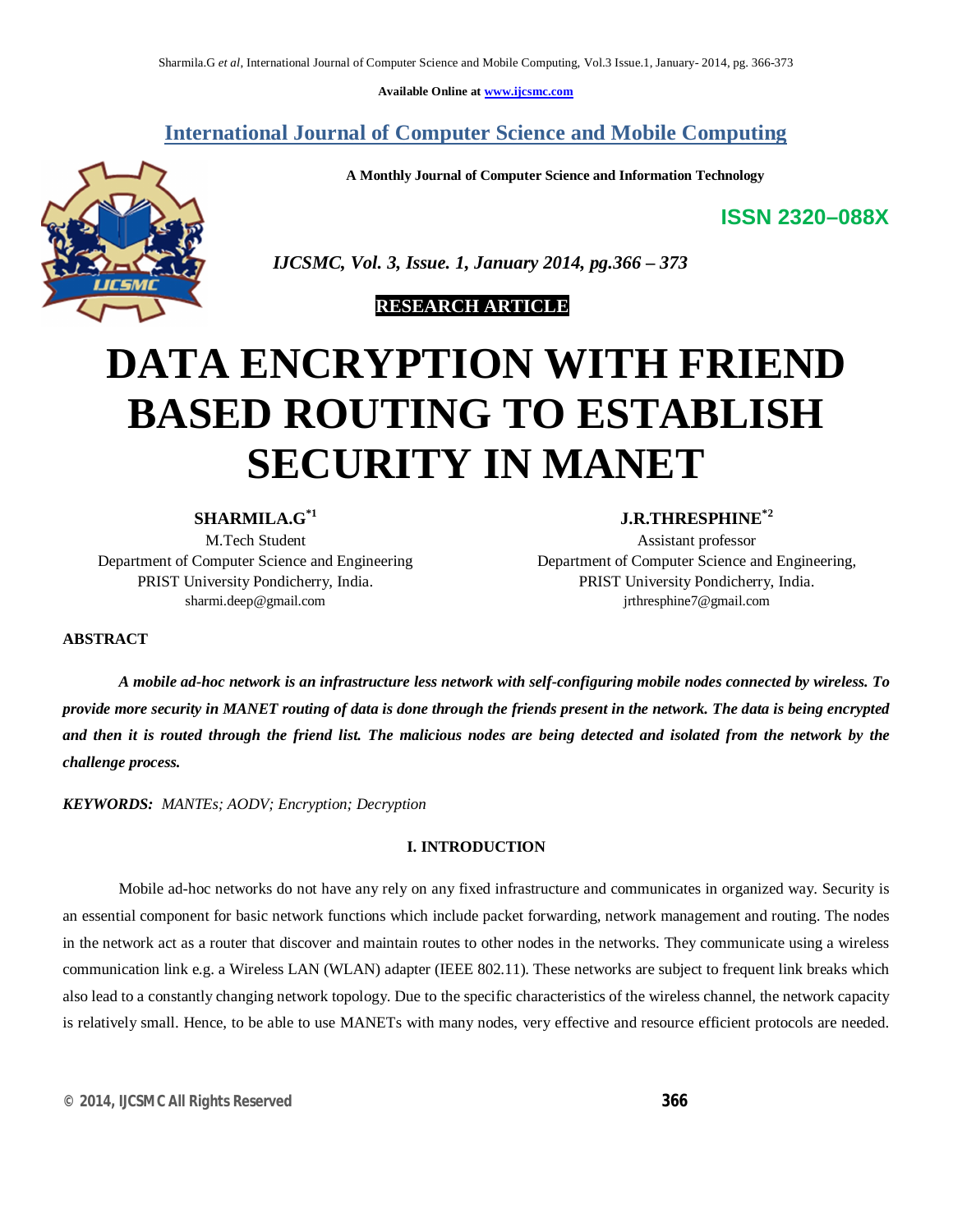Since the nodes communicate over an air interface, security becomes a very important issue. Compared to a wired link, the wireless link can be intercepted or disrupted by an attacker much more easily, since it is freely accessible and not protected at all. n addition, the constantly changing topology makes it hard to determine which node really left the network, just changed the location, or has been intercepted or blocked. Therefore, mechanisms and protocols have to be developed to secure MANETs. This especially becomes relevant for a commercial use of this technology, since customers expect a high quality service which is trustworthy and reliable. Because of the changing topology special routing protocols have been proposed to face the routing problem in MANETs. Since routing is a basic service in such a network, which is prerequisite for other services, it has to be reliable and trtworthy.following the example. Some components, such as multi-leveled equations, graphics, and tables are not prescribed, although the various table text styles are provided. Attacks in MANET are divided into two types namely active attack and passive attacks. In passive attack the intruder is undetected and hacks the message from the transmitted message. Eaves dropping and traffic analysis belongs to the passive attacks. In active attack the intruder can be detected and affect the communication by changing the data that is sent to the receiver in the network. The important security challenges in MANETS are as follows.

1) The medium is air; hence the network can be tapped easily.

2) The wireless medium has only limited capacity and needs more schemes for fewer networks overhead.

3) The network is dynamic in nature hence self-healing algorithms and self-configuration should be designed in order to detect the security attacks.

## **II. RELATED WORKS**

#### *A. Security in Mobile Ad hoc Networks*

The security of ad hoc networks can be based on protection in the link or network layer. In some ad-hoc solutions, the link layer offers strong security services for protecting confidentiality and authenticity, in which case all of the security requirements need not be addressed in the network or upper layers. For providing secure communication in Wireless ad hoc network; there are two ways: (1) Using the multiple paths available in between the two nodes. (2) Using the cryptographic methods to secure the communication in between two nodes.

In first approach all the multiple paths between two nodes need to be node-disjoint. Multipath routing allows building and use of multiple paths for routing between a source-destination pair. Multipath routing can provide a range of benefits like bandwidth aggregation, minimizing end-to-end delay, increasing fault tolerance, enhancing reliability, load balancing, and so on. This approach is cost effective as it does not include any computation or transmission overhead and hardly inject delay in the network. But it does not ensure a certain level of security as there are not always multiple paths between two end nodes.

The second approach is security consideration where it provides optimal security but with the price of too much computation and transmission cost as well as time delay. Since all the nodes in the adhoc network collaborate to forward the data, the wireless channel is prone to various types of attacks. Therefore implementing security is of prime importance in such networks. The ultimate goal of the security solutions for MANETS is to provide security services such as authentication, confidentiality,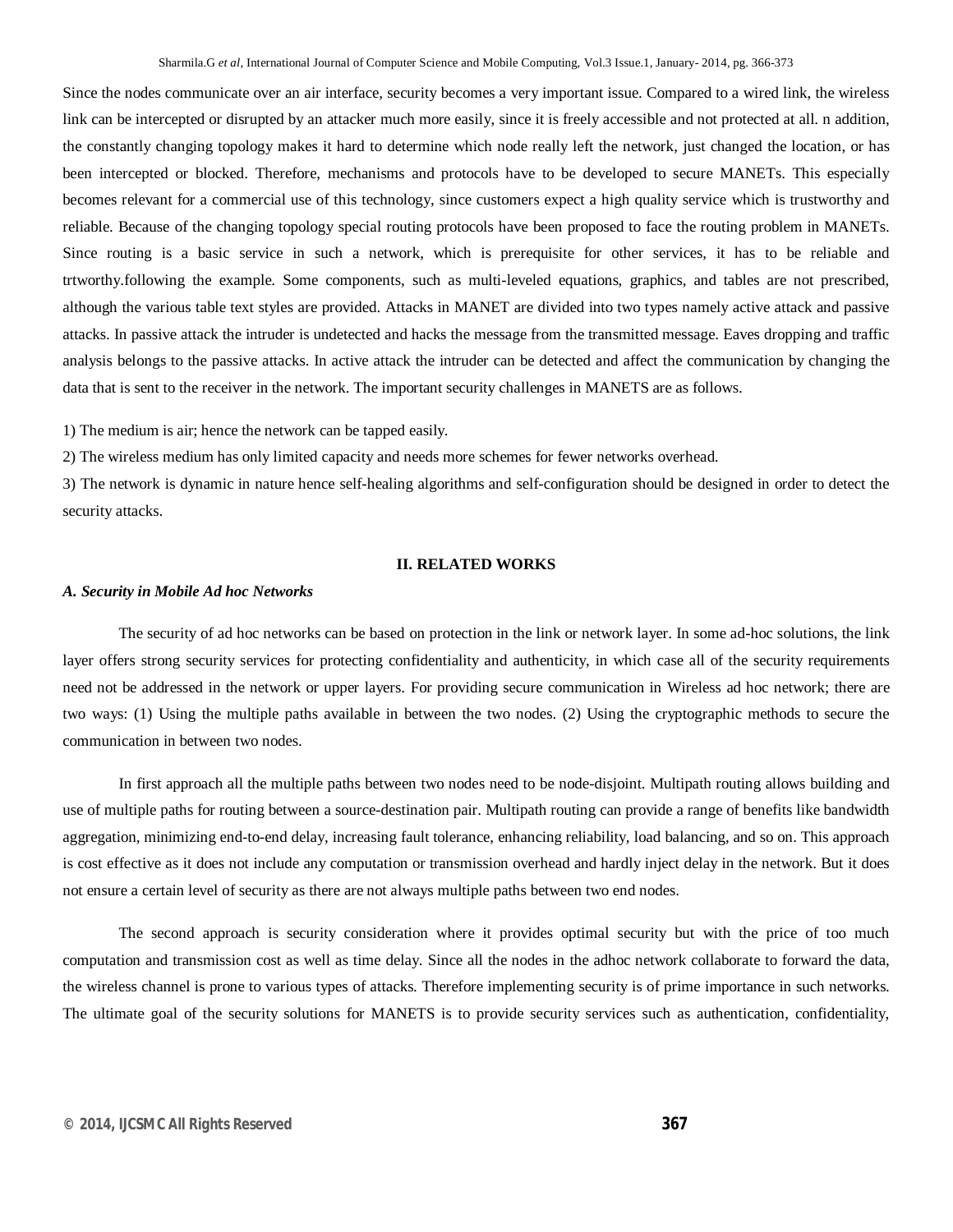integrity, anonymity, and availability to mobile users. Multi-path routing protocols need to be properly enhanced with cryptographic means which will guarantee the integrity of a routing path and the authenticity of the participating nodes.

Authenticity and integrity of routing information are often handled in parallel, if public key cryptosystems are in use, since digital signatures are applied for both confirming the origin of the data and its integrity. Without any integrity protection the attacker is able to destroy messages, manipulate packet headers or even generate false traffic so that the actions cannot be distinguished from hardware or network failures. Authenticity of the routing data is essential so that nodes can confirm the source of new or changed routing information. If authenticity is not guaranteed, the adversary could perform impersonation attacks, divert traffic to arbitrary destinations or even scramble the routing fabric so that connectivity is severely broken in the ad hoc network. In worst case the attacker can perform his actions and leave the network without being regarded as a malicious party.

#### *B. AODV Routing protocol for Ad-Hoc Networks*

There are two types of routing protocols which are reactive and proactive. In reactive routing protocols the routes are created only when source wants to send data to destination whereas proactive routing protocols are table driven. Being a reactive routing protocol AODV uses traditional routing tables, one entry per destination and sequence numbers are used to determine whether routing information is up-to-date and to prevent routing loops. The maintenance of time-based states is an important feature of AODV which means that a routing entry which is not recently used is expired. The neighbours are notified in case of route breakage. The discovery of the route from source to destination is based on query and reply cycles and intermediate nodes store the route information in the form of route table entries along the route. Control messages used for the discovery and breakage of route are as follows:

- (1) Route Request Message (RREQ)
- (2) Route Reply Message (RREP)
- (3) Route Error Message (RERR)
- (4) HELLO Messages.

A route request packet is flooded through the network when a route is not available for the destination from source. On having a valid route to the destination or if the node is destination, a RREP message is sent to the source by the node. The neighborhood nodes are monitored. When a route that is active is lost, the neighborhood nodes are notified by route error message (RERR) on both sides of link. The HELLO messages are broadcasted in order to know neighborhood nodes. The neighborhood nodes are directly communicated. In AODV, HELLO messages are broadcasted in order to inform the neighbors about the activation of the link. These messages are not broadcasted because of short time to live (TTL) with a value equal to one.

#### **III. FACES PROTOCOL WITH DATA ENCRYPTION**

Friend Based routing using challenges to provide security in MANETS is a hybrid protocol. FACES provides authentication of the nodes present in the network. This protocol provides secure routing with data encryption in order to enhance more security in the network. No central authority is needed. It signifies the mistrust of the nodes that are not being used in the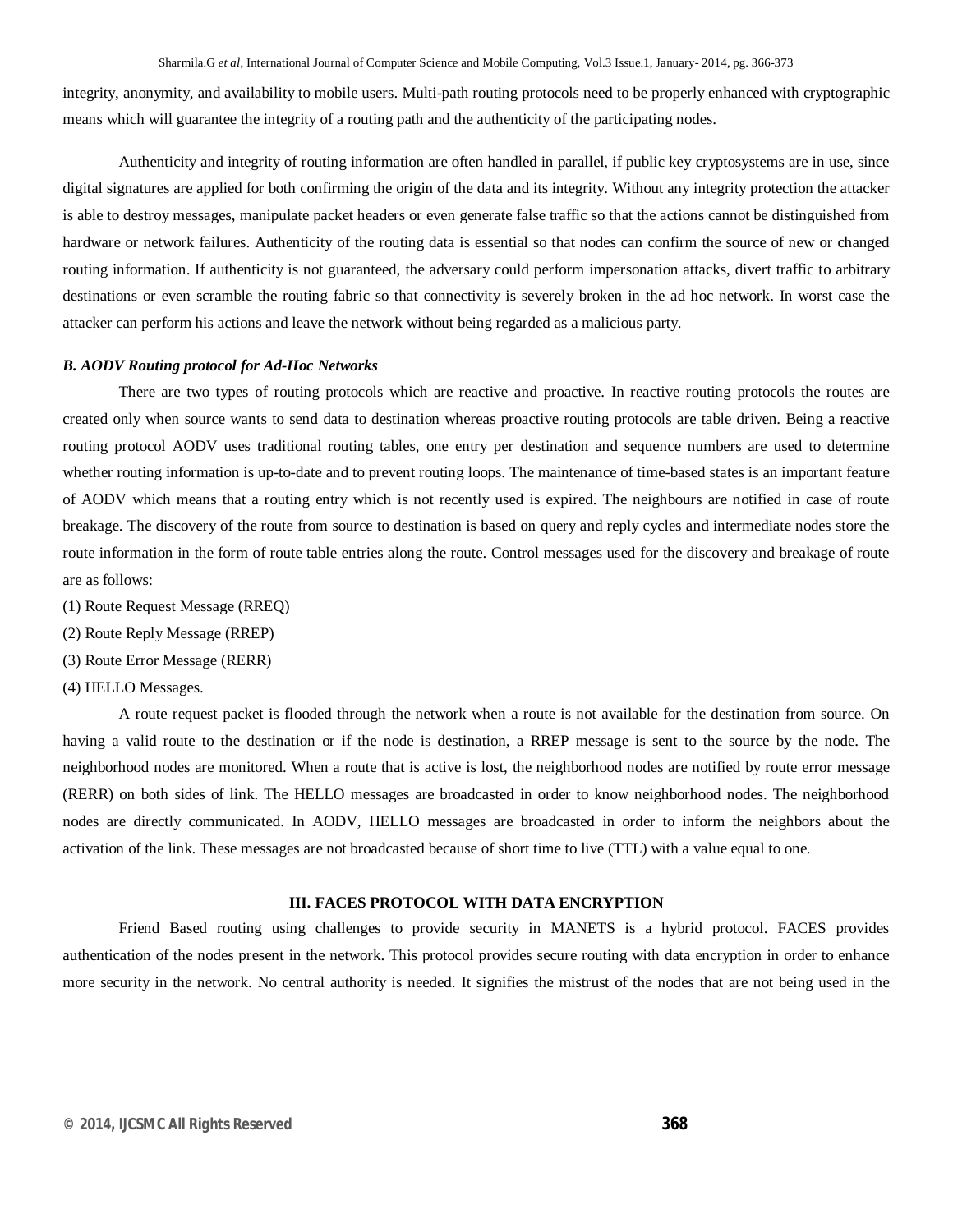network. The malicious nodes can be detected in the network with less time and network overhead. The protocol contains two types of list namely the unauthenticated list and friend list. The authentication is provided based on the challenge procedure.

## *A. FACES Algorithm Description*

The idea of this scheme is taken from the real life friend scenarios. The people in a group or community are stranger to each other initially, till they become friends and then communication take place between them. In the same way when the network is newly created each node is stranger to each other and takes time for secure information. Tasks are being completed by trusting one another unconditionally and their trust level increases based on the successful task completions.



*Figure 1. Network of friends in a community*

The following section defines the different stages used in the protocol in detail.

- 1. Nodes Configuration.
- 2. Neighbor Discovery.
- 3. Challenge its neighbor.
- 4. Encryption of data.
- 5. Routing the encrypted data.

The friend list and the unauthentication list are being created after performing the challenge process.



*Figure 2. Architecture of the protocol*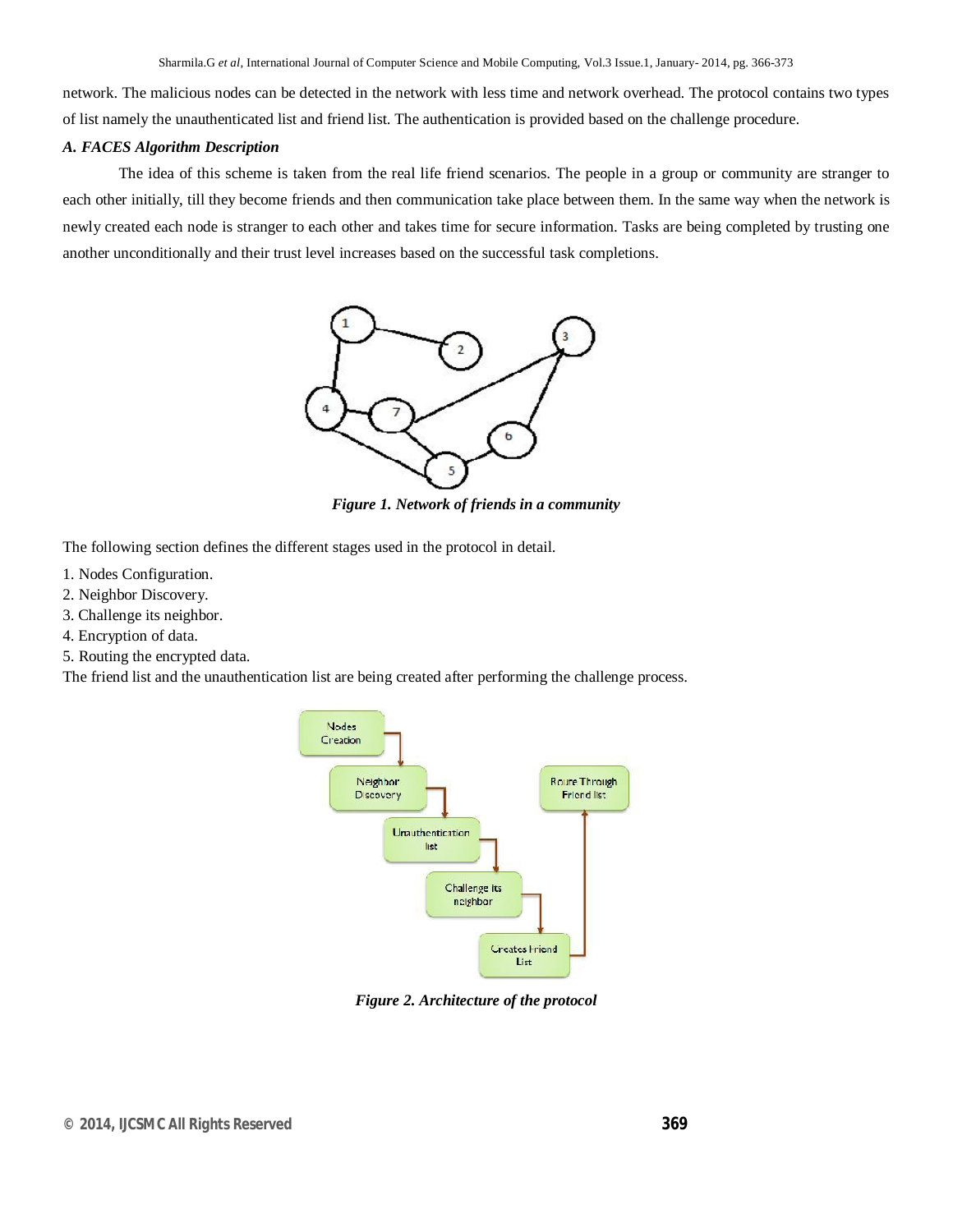- > Node Creation includes creation of 21 nodes in the network. The topology used is logical topology since all nodes are dynamic in a wireless environment. Flat grid topography is used in this protocol. The energy reception power, idle power and sensing power are being configured. AODV routing protocol is being used.
- $\triangleright$  Neighbor Discover provides the neighbors for each node that are being present in the network. The neighbors are discovered based on the distance of that particular node. The nodes that are being present below the distance value of 200 in the network are taken as the neighbor of that current node.
- $\triangleright$  The unauthentication list neighbor nodes in a newly initialized network, this is because in a newly created network each node is stranger to each other. The nodes present in this list are taken as the malicious nodes that perform any malicious activities in the network.
- $\triangleright$  The friend list is being created to place the friend nodes in the list. Based on the success of the challenge, the nodes are being kept in this list.

#### *B. Challenge its neighbors*

Challenge is the process where the nodes prove its integrity and honesty. The main aim is to provide the authentication of the nodes. Challenge is the biggest random prime number that is being generated during the simulation. Initially each node in the network is initialized with two random prime numbers that are secret to that particular node. Challenge is denoted as "n". The challenge encryption takes place in the source node. The random prime numbers generated for each node is denoted by x and y respectively. The encryption of the challenge takes place as follows

#### **Encrypted challenge =**  $n+(x, y)$ **.**

The receiver node receives the encrypted challenge and decrypts the value to obtain the challenge value. The random prime number for receiver node be "a" and "b" respectively the original challenge value is obtained using the decryption method. The decryption takes place in the following manner.

#### **Challenge** =  $(a \land b)$  mod n



*Figure 3. Challenge Process*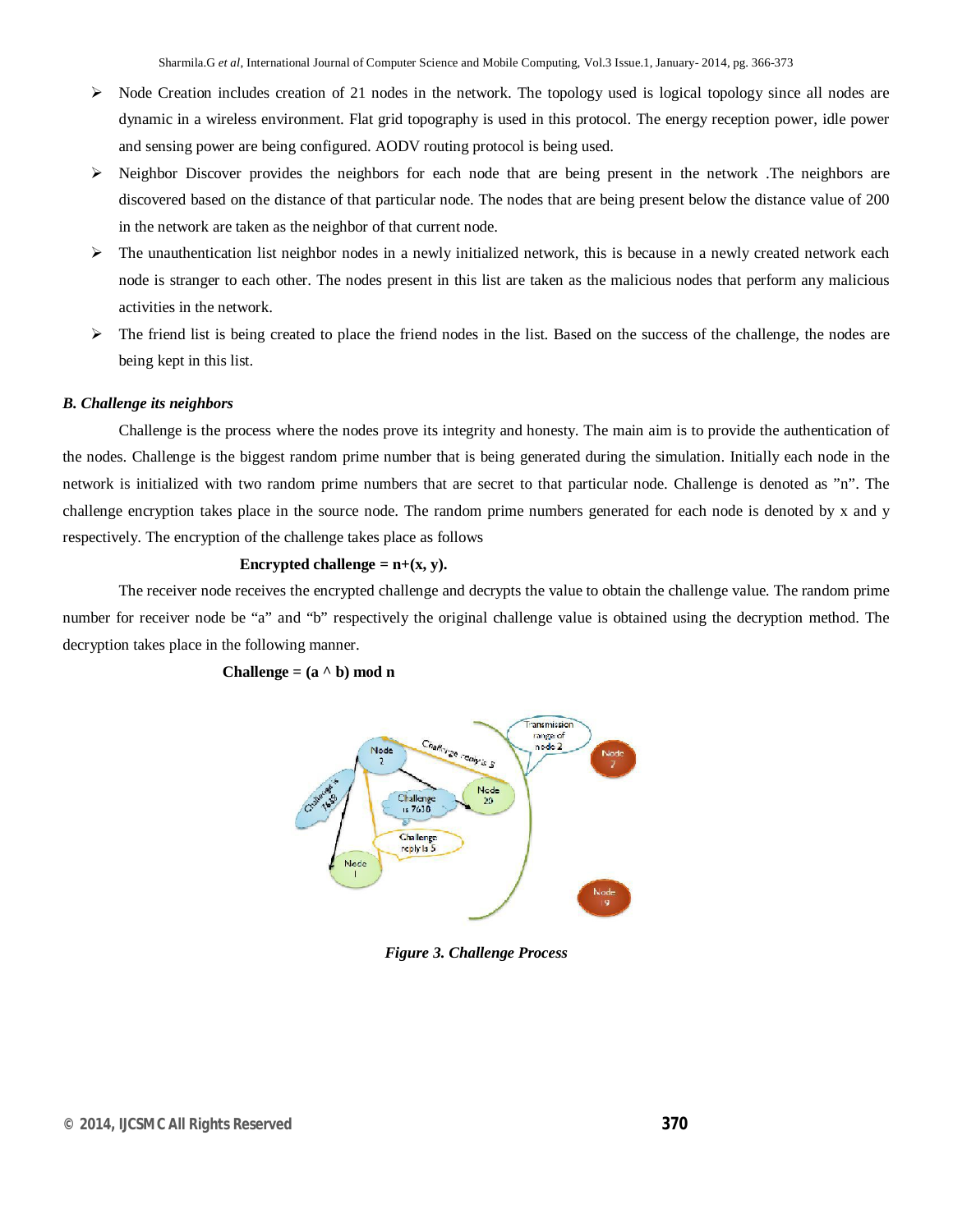#### *C. Encryption of data and routing through friends.*

- In order to provide more security the data is being encrypted and it is being routed through the nodes in the friends list.
- $\triangleright$  The encryption algorithm used in this protocol is Caesar Cipher method such as Vignere cipher. In this encryption method the alphabets are being changed to numbers according to the following scheme  $A=0$ ,  $B=1...Z=25$ .
- $\triangleright$  Encryption of a letter by a shift n can be described mathematically as, En  $(x) = (x+n) \mod 26$
- $\triangleright$  Decryption can be done by the following way.

 $Dn(x) = (x-n) \mod 26$ 

- $\triangleright$  Routing is done using the AODV protocol. Routing of data is done based on the on-demand process. Challenges and the friend process are being done in periodic manner, so the protocol is said to be a hybrid protocol.
- Data encryption with friend based routing enhances more security when it is compared with the existing protocol FACES. The protocol reduces the network overhead and the malicious nodes are being detected in the network easily.

#### **IV. RESULT**

#### *A. NS -2 Simulators*

Ns-2 is a discrete event simulator targeted at networking research. It provides substantial support for simulation of TCP, routing and multicast protocols over wired and wire-less networks. It consists of two simulation tools. The net-work simulator (ns) contains all commonly used IP proto-cols. The network animator (nam) is use to visualize the simulations.Ns-2 fully simulates a layered network from the physical radio transmission channel to high-level applications. Version 2 is the most recent version of ns (ns-2). The simulator was originally developed by the University of Cal-farina at Berkeley and VINT project the simulator was recently extended to provide simulation support for ad hoc network by Carnegie Mellon University (CMU Monarch Project homepage, 1999). The ns-2 simulator has several features that make it suitable for our simulations. A network environment for adhoc networks, Wireless channel modules (e.g.802.11), Routing along multiple paths, Mo-bile hosts for wireless cellular networks. Ns-2 is an object-oriented simulator written in C++ and OTcl. The simulator supports a class hierarchy in C++ and a similar class hierarchy within the OTcl interpreter. There is a one-to-one correspondence between a class in the interpreted hierarchy and one in the compile hierarchy. The reason to use two different programming languages is that OTcl is suitable for the pro-grams and configurations that demand frequent and fast change while C++ is suitable for the programs that have high demand in speed. Ns-2 is highly extensible. It not only sup-ports most commonly used IP protocols but also allows the users to extend or implement their own protocols. It also provides powerful trace functionalities, which are very important in our project since various information need to be logged for analysis. The full source code of ns-2 can be downloaded and compiled for multiple platforms such as UNIX, Windows and Cygwin.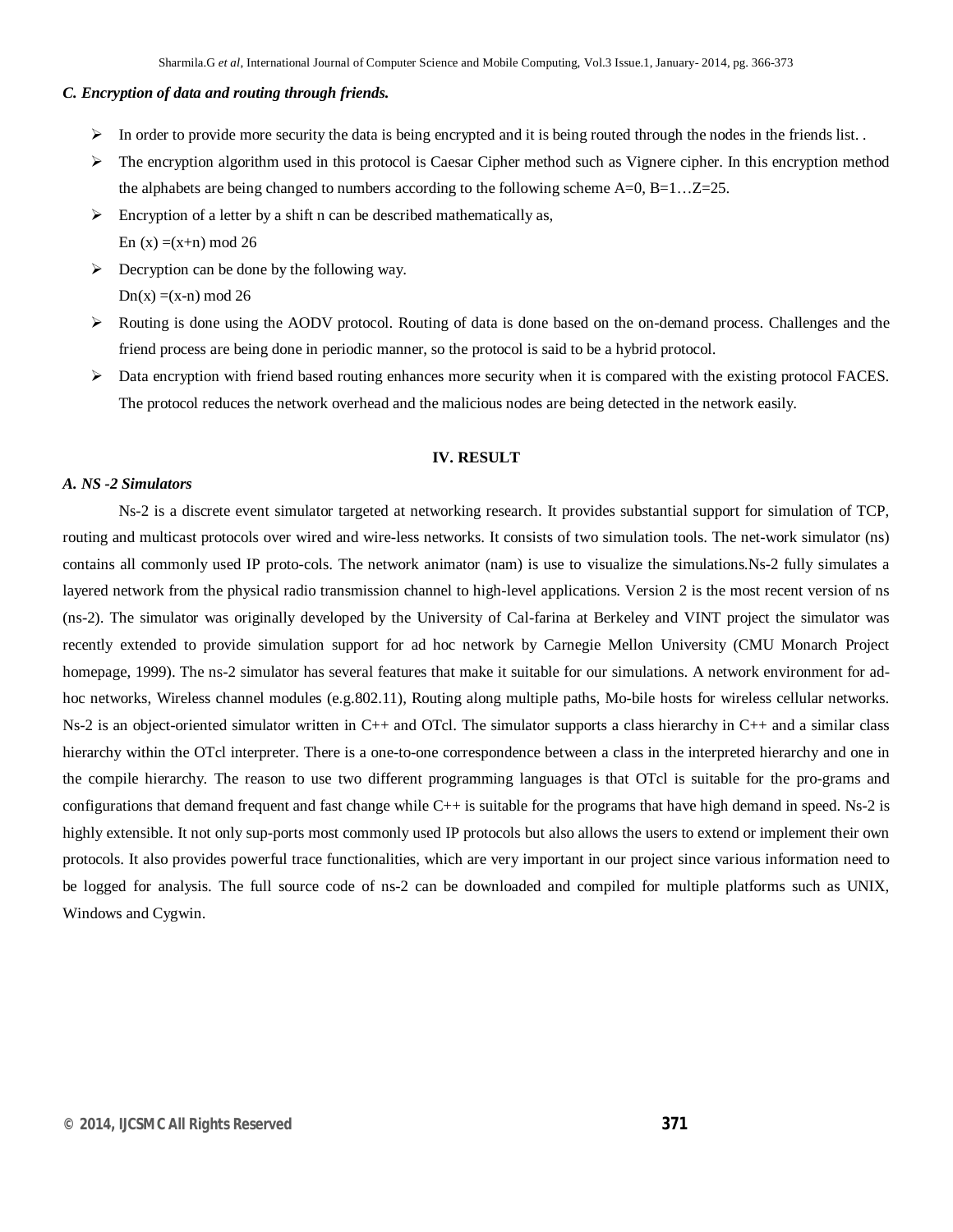

*Figure 4. Challenge its neighbor nodes.* Figure 5. Routing of data

#### **V. CONCLUSION AND FUTURE WORK**

The absence of the need of promiscuous mode in the mobile nodes, the network has to bear a lot less overhead as compared to other secure routing schemes. The friends sharing scheme turns out to be an efficient mechanism to spread information about trusted nodes effectively in the system. Since the algorithm does not rely on any scheme to spread information about misbehaving nodes, the chances of grudge wars taking place in the network are zilch. The maliciousness of a node is on the sole discretion of a particular node, which it determines through challenges. Challenges turn out to be efficient mechanism to authenticate nodes because the malicious nodes cannot differentiate between a packet that is meant for a challenge and the one meant for normal data routing. This provides an inherent security to the network and the malicious nodes are easily exposed. In our protocol, we use challenges to authenticate any node compared to the other security protocols that use multipath routing and overhear the neighbor activities. To make a decision that a node is malicious, the multipath routing algorithms take much more time than Friends scheme which detects the malicious activity by checking the challenge reply. This on the other hand reduces overheads and hence reduces the chances of unsecured routing through faulty nodes. In the future, we plan to implement existing secure routing protocols such as the ARIADNE and ARAN and compare them with the proposed Data Encryption Friend Based Routing Protocol. This would give a better picture about the standing performance of the security based algorithm for MANETs.

#### **REFERENCES**

[1] W. Diffie and M. E. Hellman, "New directions in cryptography," IEEE Trans. Inform. Theory, vol. IT-22, no. 6, pp. 644–654, 1976.

[2] M. S. Obaidat and N. Boudriga, Security of e-Systems and Computer Networks. Cambridge, U.K.: Cambridge Univ. Press, 2007.